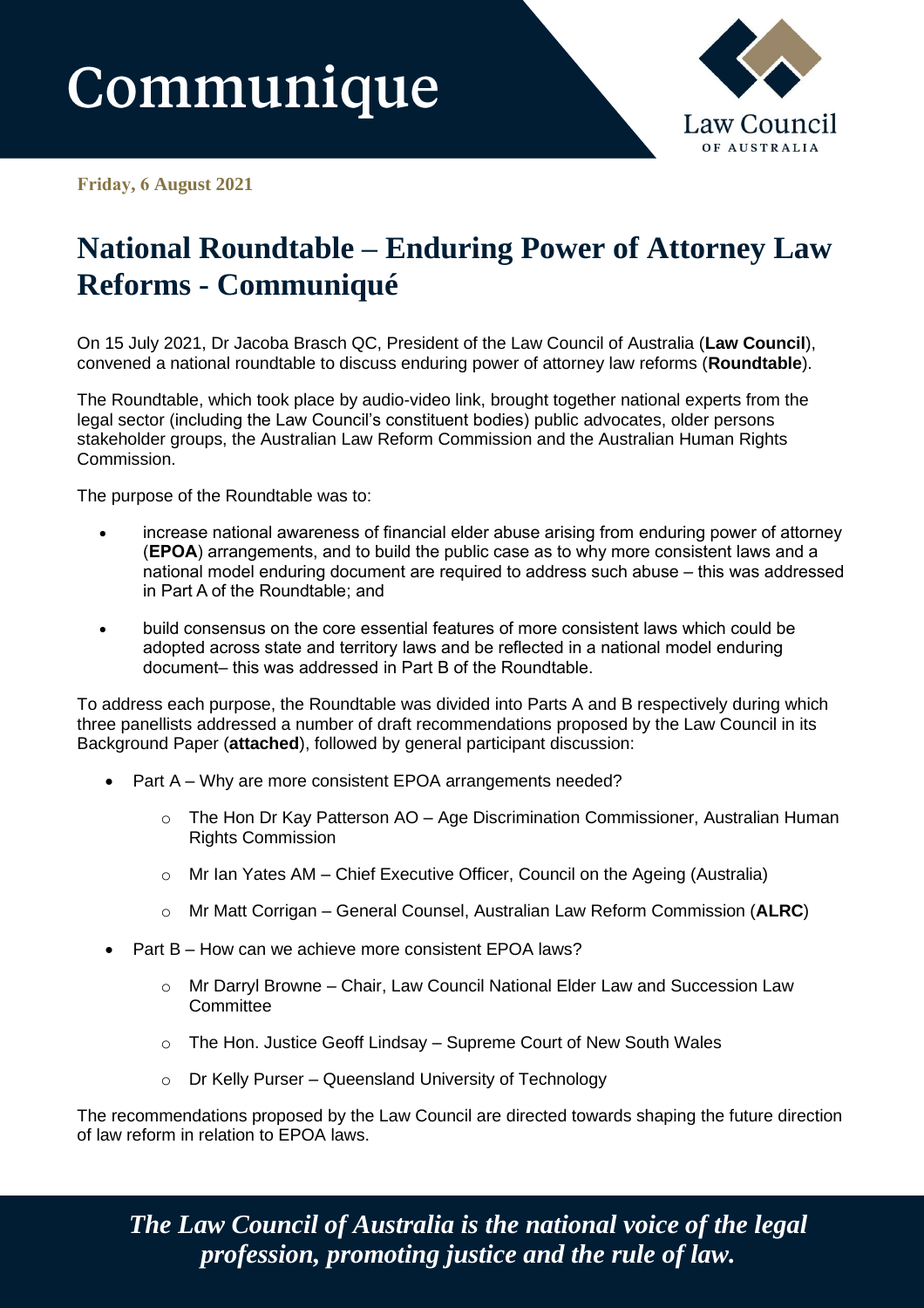During the Roundtable discussion, general consensus was achieved regarding the following recommendations, adjusted slightly from the original:

# **Agreed recommendations**

## *Part A – Why are more consistent EPOA arrangements needed?*

- Developing more nationally consistent laws governing enduring powers of attorney and a national model enduring document should be matters of priority for Attorneys-General as they tackle the national problem of elder abuse, which is not limited by state and territory boundaries.
- Achieving greater consistency in such laws would increase clarity and awareness for all national stakeholders, including Australian families, communities, business, governments and the media, and enhance the overall effectiveness of these laws.
- Achieving greater consistency in such laws would assist the development of a national model enduring document and help to achieve other national priorities in overcoming elder abuse.
- While consistency is needed on laws governing all enduring powers of attorney (including medical and personal) and other personally appointed substitute decision-makers, an achievable starting point for reform would particularly focus on laws and documents regarding enduring powers of attorney on financial matters, given the comparative prevalence of financial elder abuse.

## *Part B – How can we achieve more consistent EPOA laws?*

- To address elder financial abuse, laws relating to powers of attorney on financial matters must:
	- o be directed to mitigate elder abuse arising from:
		- an attorney acting beyond authority (either intentionally or inadvertently); and
		- a breach of their fiduciary duties; and
	- $\circ$  include 'core' essential features, framed in the simplest, most accessible language.
- The 'core' essential features of such laws should address:
	- o standard definitions;
	- $\circ$  the standard requirements for the valid execution of an EPOA most notably providing a role for the witness in ensuring the respective parties understand their rights, duties and obligations under the enduring document and a similarly drafted model provision which provides for the revocation of an EPOA;
	- o eligibility of the attorney;
	- o duties of attorneys; and
	- $\circ$  a model provision addressing consistent interstate recognition of the execution and revocation of an EPOA.
- The model provisions in the Attachment form an important starting point for national law reform in this area which is directed to mitigate elder abuse arising from financial EPOAs.
- Constituent Bodies are invited to provide more detailed views on the core essential features of such laws, and the proposed model provisions to the Law Council.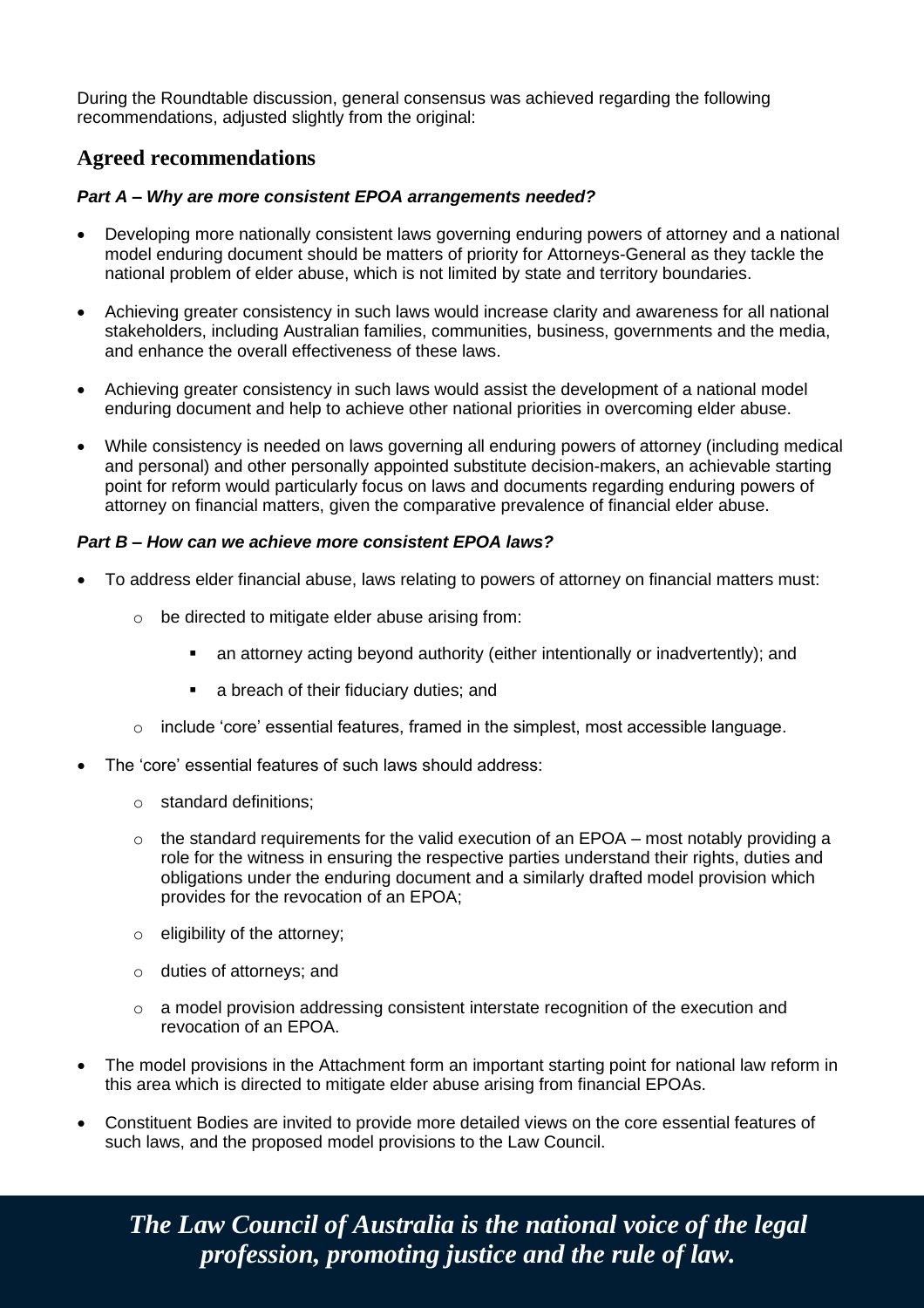• The Law Council will subsequently write to the federal Attorney-General setting out the outcomes of this process, and proposing that this area of reform be prioritised by the Meeting of Attorneys-General for detailed consideration and public consultation.

# **Additional matters raised at the Roundtable**

Participants at the Roundtable raised a number of issues which were thought to be worthy of further consideration in the context of future law reform in this area.

# **Decision-making principles**

- Participants discussed decision-making principles which should apply to EPOAs substitute decision-making versus supported or assisted decision-making – particularly in relation to persons with significant impairments.
- This issue was discussed in the context of the ALRC reports: 'Equality, Capacity and Disability in Commonwealth Laws' (ALRC Report 124) and 'Elder Abuse – A National Legal Response' (ALRC Report 131), which addressed these decision-making frameworks.
- It was agreed that this issue required further consideration.

# **Nomenclature and definitions**

- There was general agreement that there is a need for common terms and definitions to be used across all jurisdictions, although further discussion may be required as to the content of particular terms.
- A number of principles were raised to inform decisions on terms and definitions:
	- $\circ$  Agreement should be reached not just on the technical meaning, but by asking: what do we want the terms to achieve?
	- $\circ$  The terms used should be able to be understood by lay-persons the terms 'attorney' and 'power of attorney' for example, can be confusing and suggest that an attorney having authority over a principal.
	- o Several terms were suggested, reflecting a consistent focus on the concept of agency, representation and a relationship of trust.
- It was noted that different approaches are taken to understanding what is meant by 'capacity' – some jurisdictions define it, but others do not. It was observed that this issue also affects the processes for assessing capacity. It was proposed that there be nationally consistent capacity assessment guidelines to overcome existing misunderstanding and inconsistency.

## **Additional proposals**

The following reform options relating to the regulation of EPOAs were also suggested at the Roundtable:

- There be a statutory presumption that an attorney who acquires property of the principal acquires it subject to the obligations of fiduciary. That would have effect of the attorney not being able to suggest that the transaction was the principal's action (when it was actually theirs).
- There be a power given to courts/tribunals/public trustees to audit an attorney's dealings and produce a statement of dealings or account. This power would be administrative in the first instance but with a power of review vested in the court, although most circumstances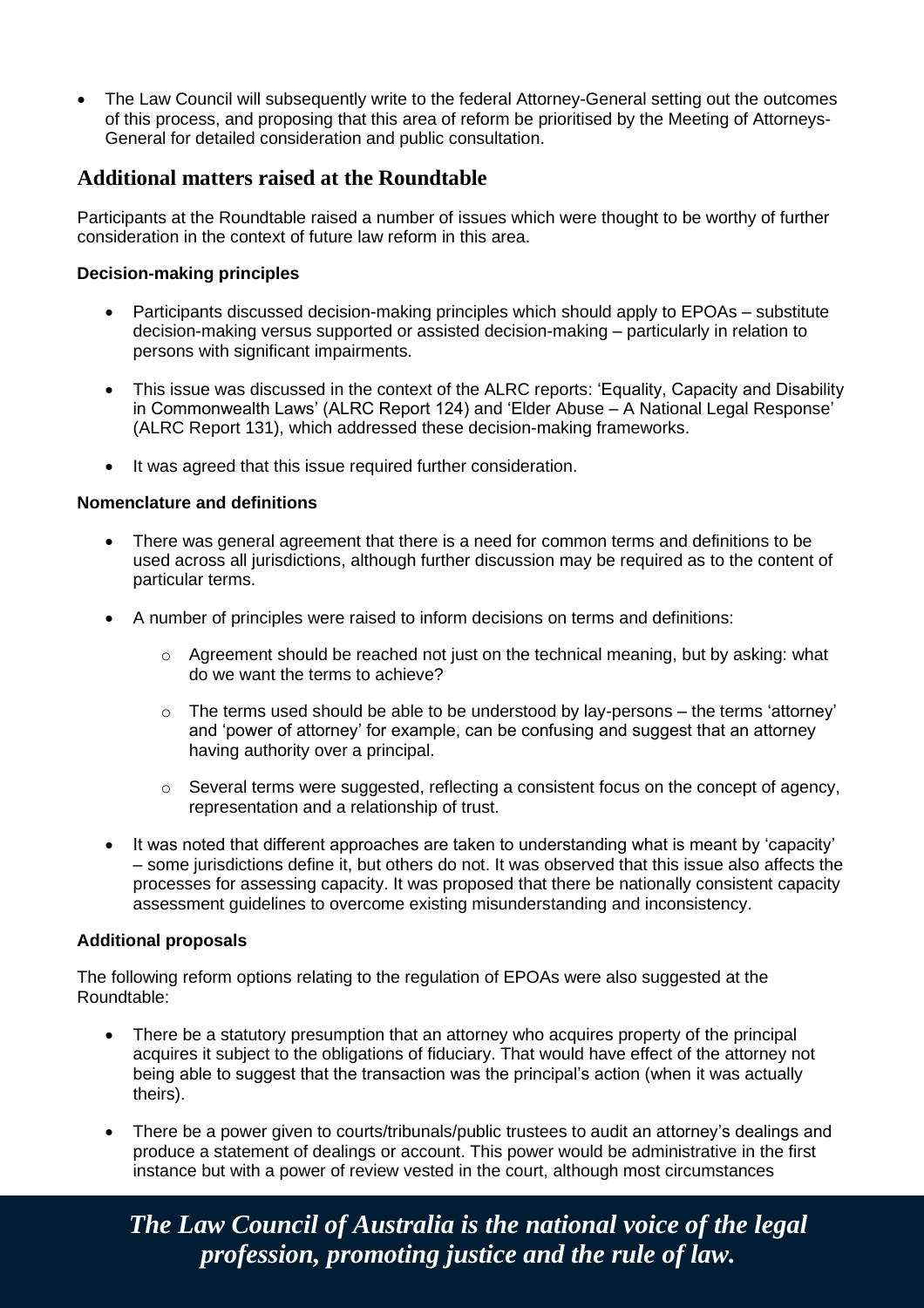exercisable by a civil or administrative tribunal. The purpose of this would be to address evidentiary issues raised in circumstances where a person challenges the exercise of a power of attorney. Often, the principal is not available to give evidence and decisions need to be made on an analysis of the documents and cross-examination of the attorney.

- There be introduction of a searchable procedure to determine whether there has been a financial management order, which suspends the operation of a power of attorney.
- There be a power to apply for some form of injunctive relief in the nature of freezing order, which could be reviewed by the court in a quick way. This would address the present issue that by the time the parties get to court, property which has been misdirected by the attorney has generally been dissipated. Unless property is seized, the judicial process is a wasted effort.

# **The register**

- Several participants expressed in-principle support for an EPOA register, but also noted that the benefits of a register of EPOAs are unlikely to be fully realised without a national model enduring document or harmonised laws. Concern was expressed about the possibility that a failed attempt at a register may push reform back.
- It was noted that there is a disparity in the quality of the state and territory laws, which would not be addressed by a register and conversely a register could generate a perception that registration would be a validation of an attorney.

# **Contacts**

P. 0403 810 865 P. 0406 378 847

Dr Fiona Wade **Dr Natasha Molt** E. natasha.molt@lawcouncil.asn.au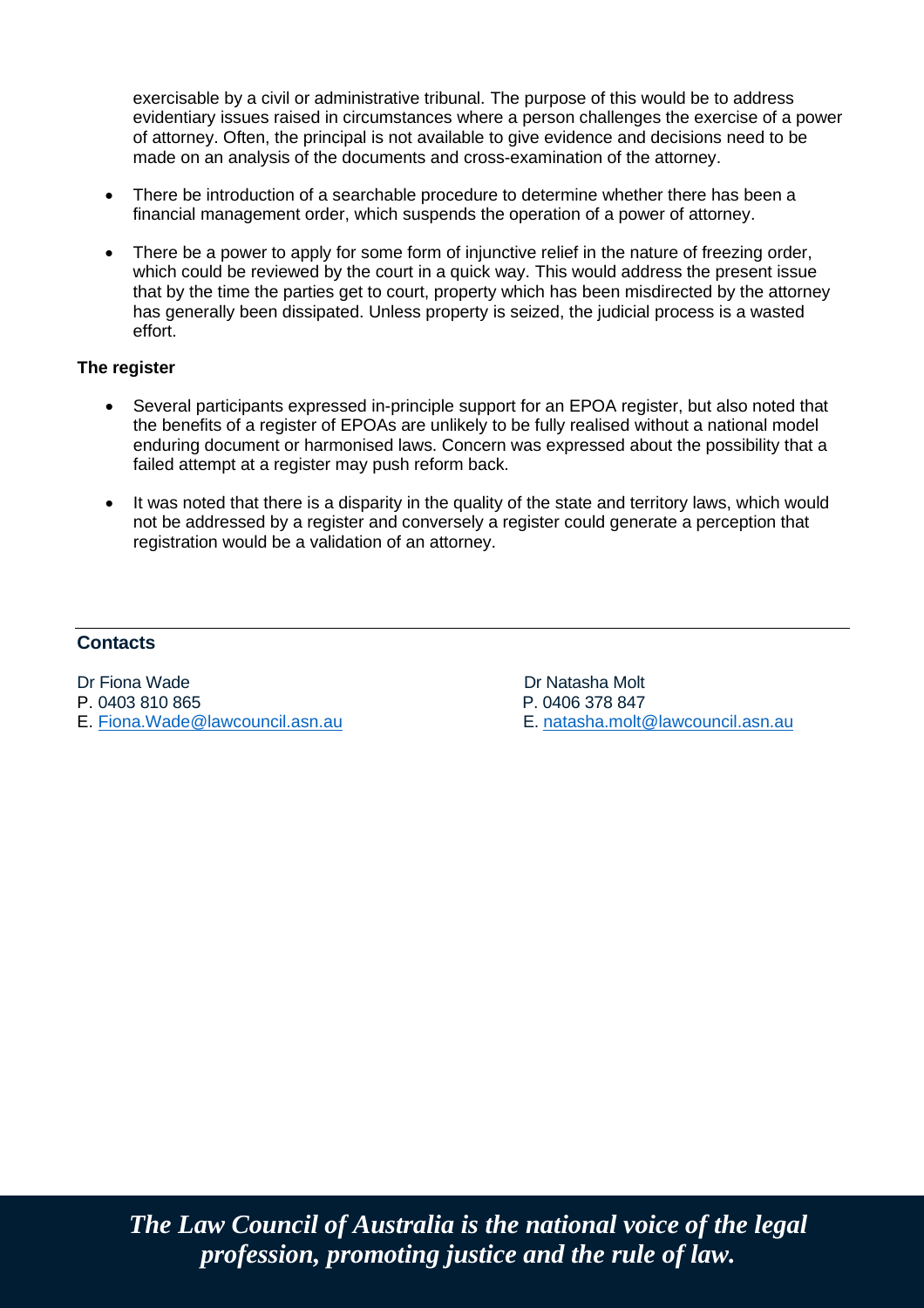

# ATTACHMENT: Model provisions

*Model provisions to form part of nationally consistent EPOA laws.* 

*Agreed as a starting point for national law reform in this area at the National Roundtable – Enduring Power of Attorney Law Reforms – convened by Dr Jacoba Brasch QC, President, Law Council of Australia on 15 July 2021*

#### **Model execution provision**

*Form*

(a) be in the prescribed form; and

#### *Signature*

- (b) be signed either by the principal or a person acting on behalf of the principal in the presence of a suitable authorised witness and principal (when the document is signed on behalf of the principal); and
- (c) be signed and dated by the suitable authorised witness in the presence of the principal; and

#### *Role of witness*

- (d) contain a certificate signed by the suitable authorised witness certifying that:
	- (i) the principal signed the form voluntarily and in the presence of the witness;
	- (ii) the witness explained the effect of the enduring power of attorney (**EPOA**) to the principal before it was signed;
	- (iii) the witness checked with the principal that the attorney has the appropriate attributes in an attorney;
	- (iv) at the time of signing, the witness formed that the view that the principal understood the nature and effect of giving the power of attorney;
	- (v) the witness is not a party to the EPOA and is not a close relative to any party to the EPOA;
	- (vi) the witness explained the obligations of the attorney to the attorney before the attorney accepted appointment;

#### *Identity of the witness*

(e) must be someone who can fully explain the EPOA and appreciate whether the principal or attorney, as appropriate, understands the EPOA and the attorney's obligations;

*Acceptance by attorneys*

- (f) require all attorneys to:
	- (i) formally accept their appointment; and
	- (ii) sign an undertaking with respect to their role, responsibilities and obligations, which should be clearly stated; and
	- (iii) require the attorney's acceptance of appointment and undertaking with respect to their responsibilities and obligations to be signed before a suitable authorised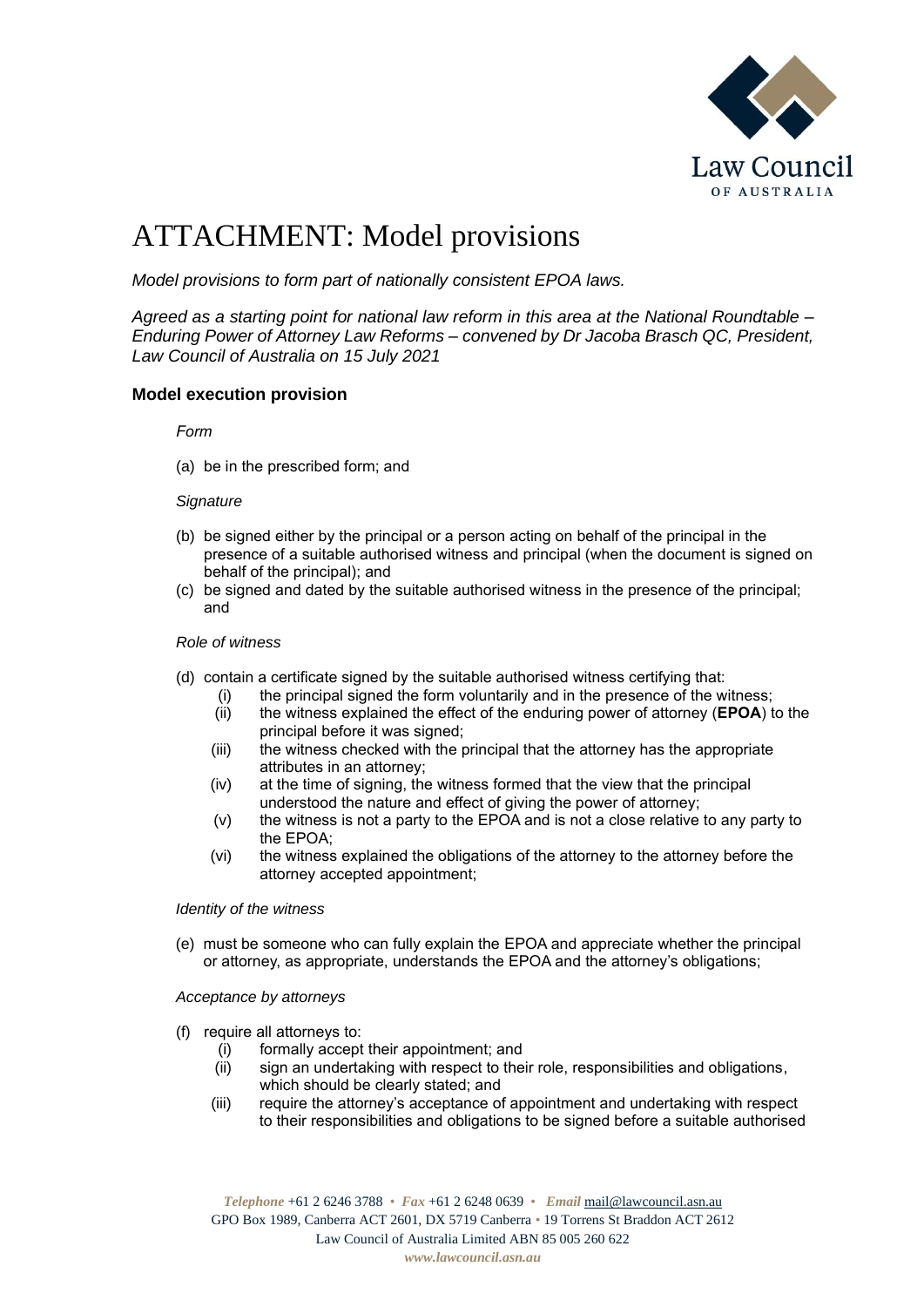witness. This witness does not need to be the same person who witnessed the signing of the enduring power of attorney by the principal;

(g) require the witness to certify that the attorney's responsibilities and obligations were explained to the attorney and the witness formed the view that the attorney understood their obligations under the power of attorney.

#### **Model revocation provision**

#### *Requirements*

- (a) be in the prescribed form; and
- (b) be signed by the principal in the presence of an authorised witness; and
- (c) be signed and dated by the authorised witness in the presence of the principal;
- (d) contain a certificate signed by the authorised witness certifying—
	- (i) that the principal signed the form voluntarily and in the presence of the authorised witness; and
	- (ii) that, at the time of signing, the principal appeared to the authorised witness to understand the nature and effect of revoking the EPOA; and
	- (iii) that he or she is not a party to the EPOA and is not a close relative to any party to the EPOA;

#### *Notification*

(e) if a principal revokes an EPOA, they must provide the attorney or attorneys with notice in writing of the revocation.

#### *Taken to be revoked*

- (f) an EPOA is taken to have been revoked in the following circumstances:
	- (i) on the death of the principal;
	- (ii) on the revocation by the attorney of the relevant EPOA;
	- (iii) if events have occurred such that an attorney would not, under the model eligibility provision (see below), be entitled to be appointed as an attorney under the EPOA;
	- (iv) at such time as the EPOA ceases to have effect according to its terms;
	- (v) at such time as a new EPOA made by the principal takes effect, unless a principal specifies otherwise;
	- (vi) if the principal and attorney are married or are domestic partners or are in a registered relationship — on the dissolution or annulment of the marriage or cessation of the domestic relationship or the end of the registered relationship.

#### **Model eligibility provision**

an attorney cannot be:

- (a) under the age of 18 years; or
- (b) a person who lacks mental capacity; or
- (c) a witness to the power of attorney; or
- (d) a paid carer, or anyone involved in a professional or administrative capacity in the principal's care and treatment or in the provision of accommodation to the principal; or
- (e) a person who is bankrupt or personally insolvent or has been bankrupt or personally insolvent within the last five years; or